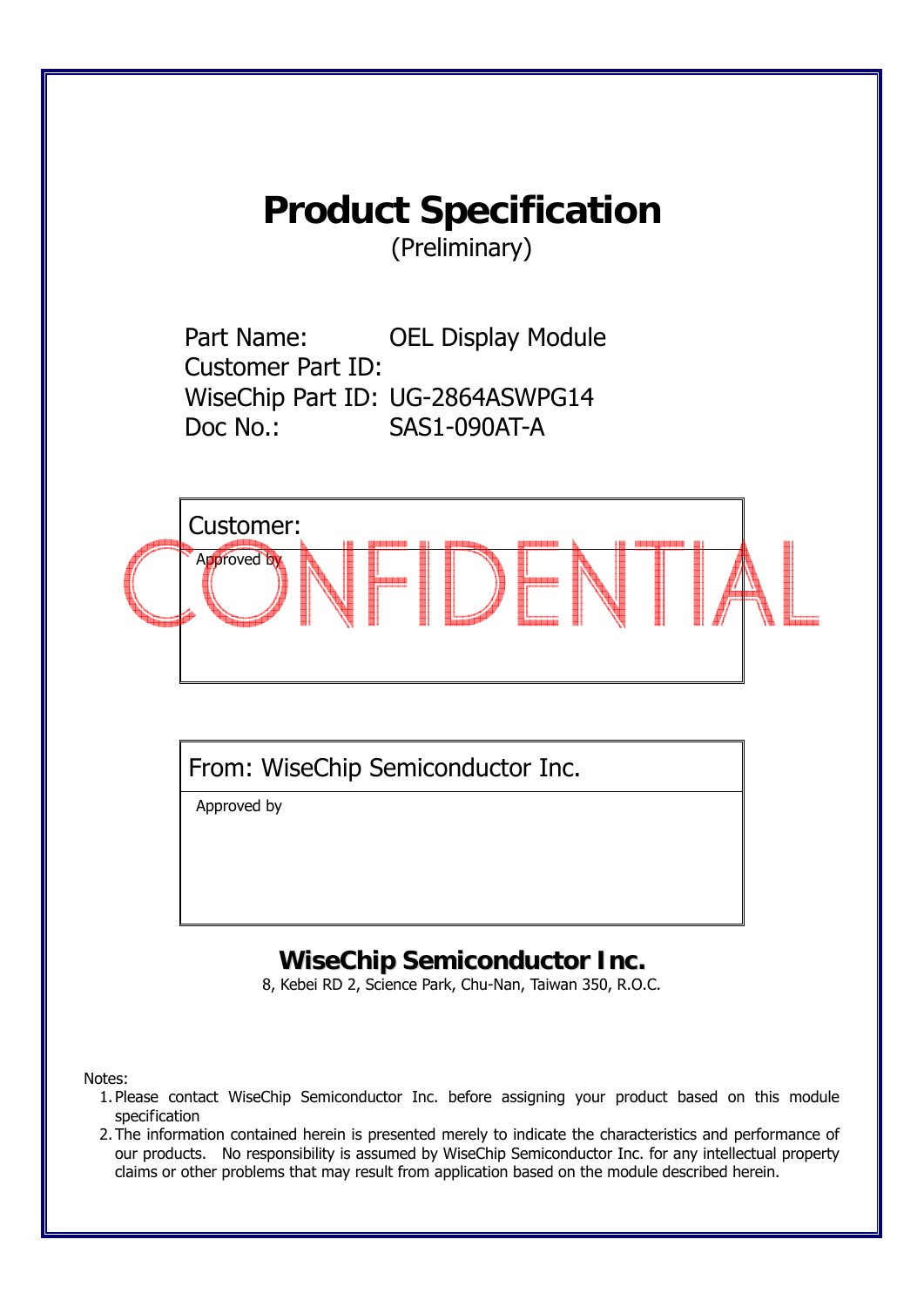

#### **Revised History**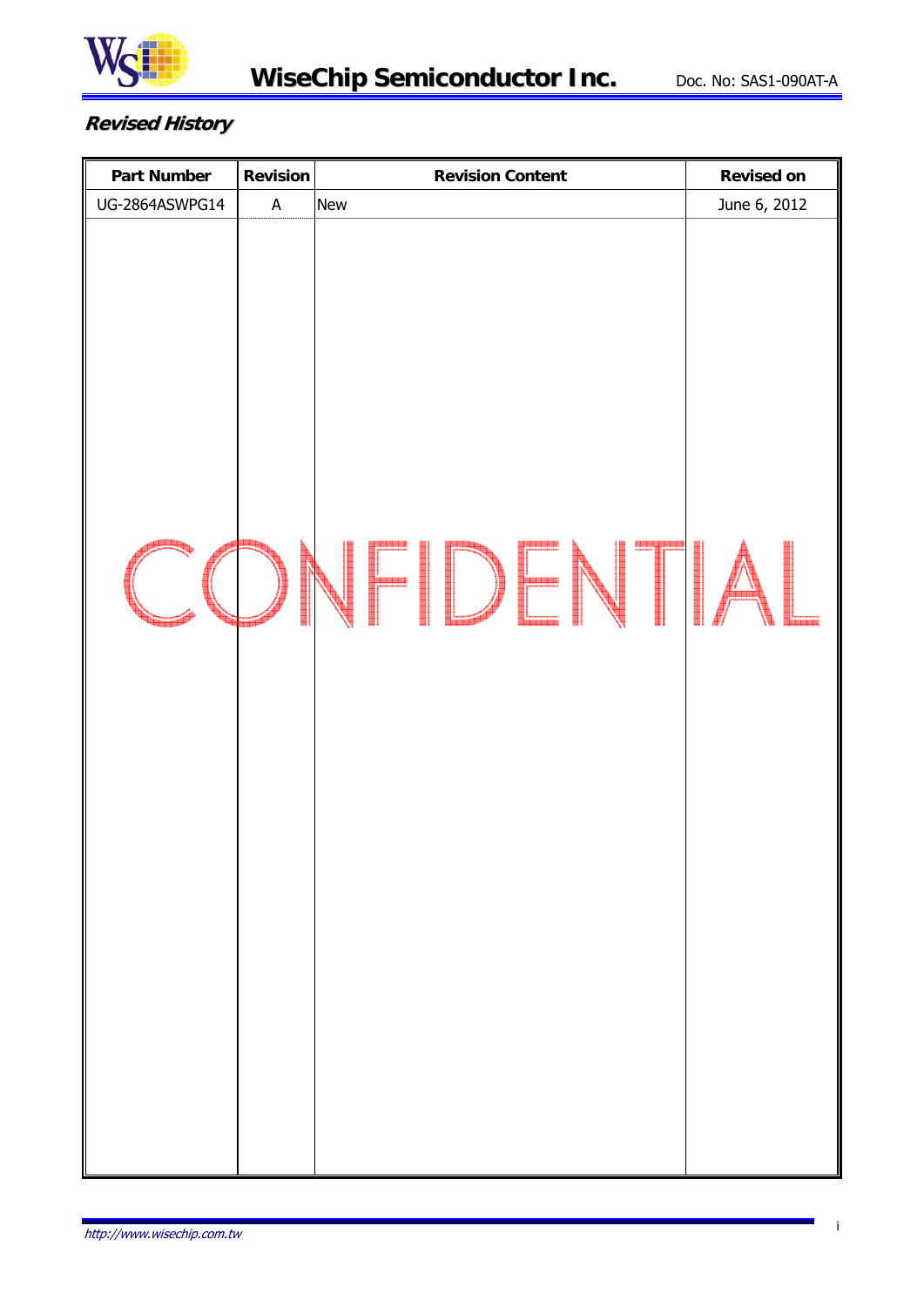

#### **Contents**

| 4. Functional Specification. 2. 2014 |  |
|--------------------------------------|--|
|                                      |  |
|                                      |  |
|                                      |  |
|                                      |  |
|                                      |  |
|                                      |  |
|                                      |  |
|                                      |  |
|                                      |  |
|                                      |  |
|                                      |  |
|                                      |  |
|                                      |  |
|                                      |  |
|                                      |  |
|                                      |  |
|                                      |  |
|                                      |  |
|                                      |  |
|                                      |  |
|                                      |  |
|                                      |  |
|                                      |  |
|                                      |  |
|                                      |  |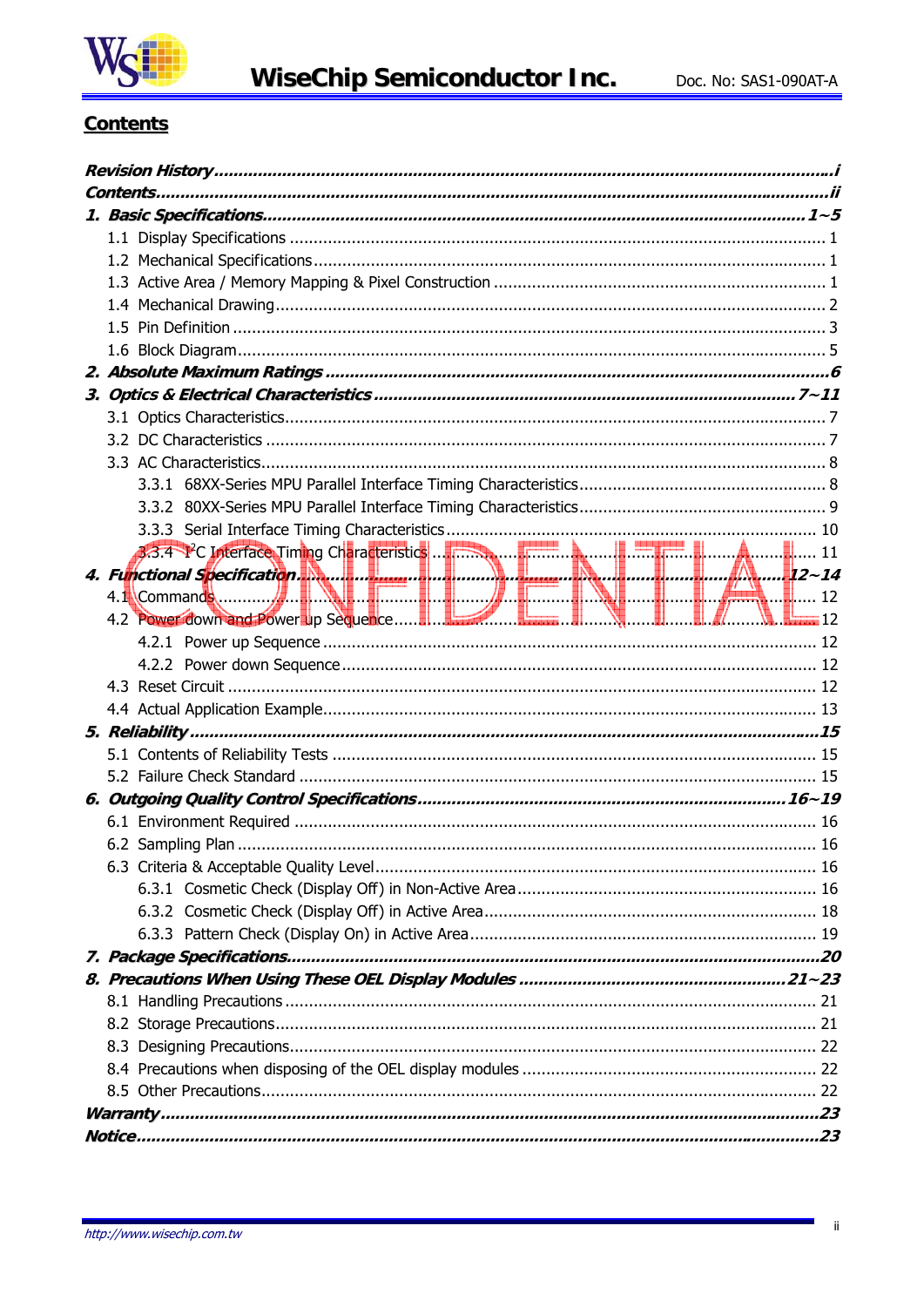

#### **1. Basic Specifications**

#### **1.1 Display Specifications**

|  | 1) Display Mode: | Passive Matrix |
|--|------------------|----------------|
|--|------------------|----------------|

- 2) Display Color: Monochrome (White)
- 3) Drive Duty: 1/64 Duty

#### **1.2 Mechanical Specifications**

- 1) Outline Drawing: According to the annexed outline drawing
- 2) Number of Pixels:  $128 \times 64$
- 3) Panel Size:  $60.50 \times 37.00 \times 2.00$  (mm)
- 4) Active Area:  $55.01 \times 27.49$  (mm)
- 5) Pixel Pitch:  $0.43 \times 0.43$  (mm)
- 6) Pixel Size:  $0.40 \times 0.40$  (mm)
- 7) Weight: 8.81 (g)

#### **1.3 Active Area / Memory Mapping & Pixel Construction**



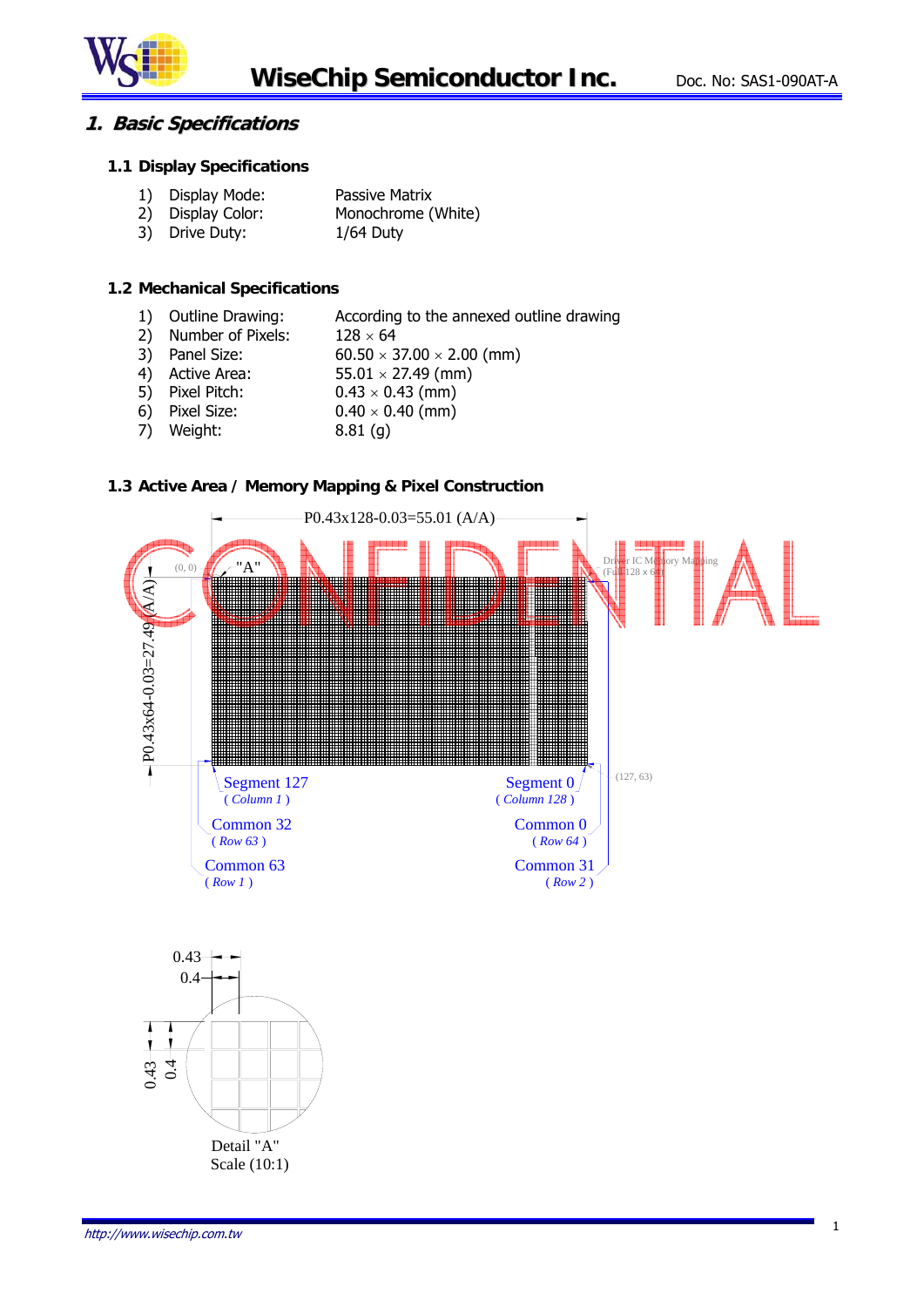

### **WiseChip Semiconductor Inc.** Doc. No: SAS1-090AT-A

#### **1.4 Mechanical Drawing**

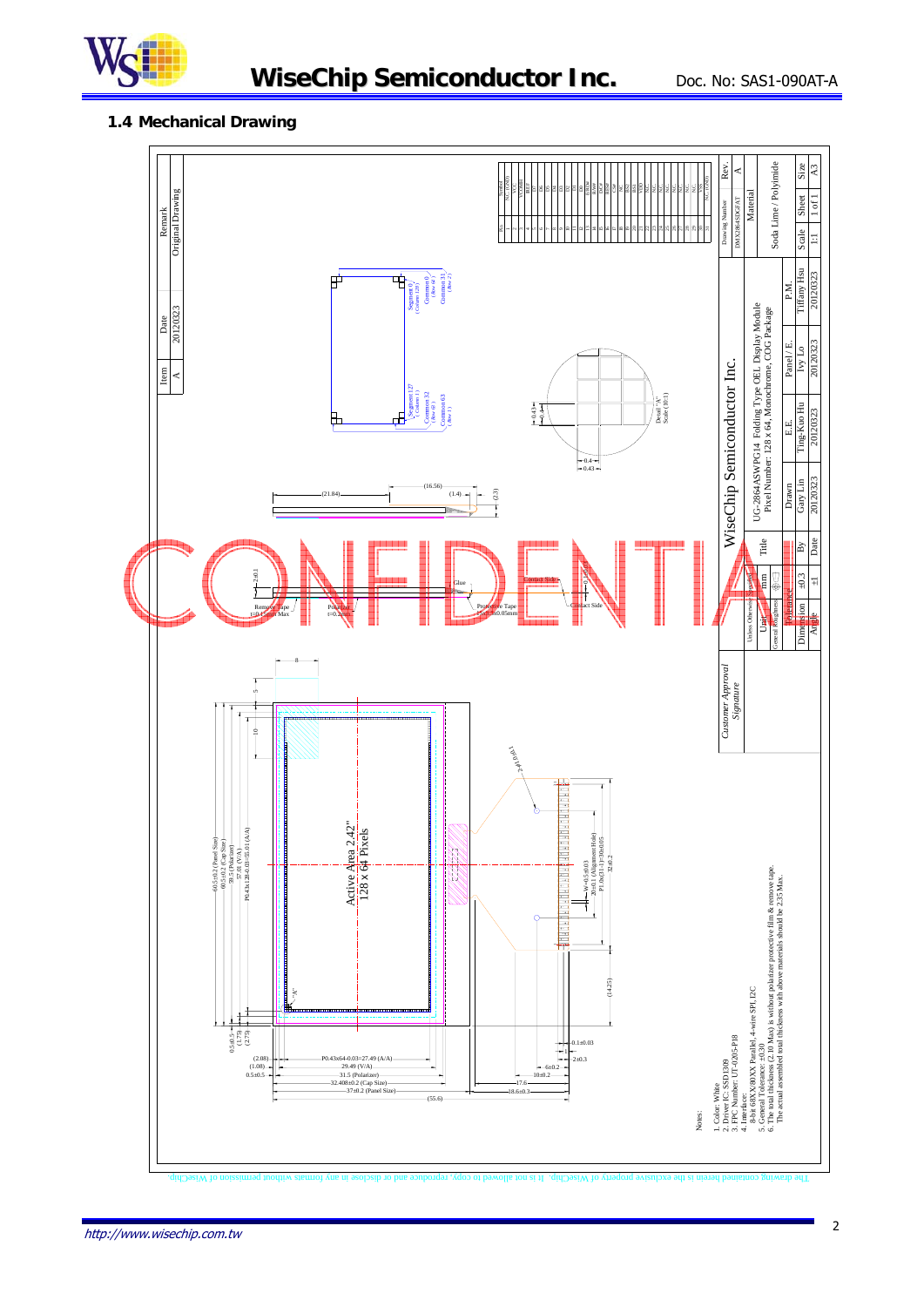

**WiseChip Semiconductor Inc.** Doc. No: SAS1-090AT-A

#### **1.5 Pin Definition**

| <b>Pin Number</b>   | Symbol                             | 1/0                                                                                                                                                                                                                                                                                                                                                                                                                                                                                                                                         | <b>Function</b>                                                                                                                                                                                                                                                                                                                                                                                                                                                                                                                                                                                                                                                     |
|---------------------|------------------------------------|---------------------------------------------------------------------------------------------------------------------------------------------------------------------------------------------------------------------------------------------------------------------------------------------------------------------------------------------------------------------------------------------------------------------------------------------------------------------------------------------------------------------------------------------|---------------------------------------------------------------------------------------------------------------------------------------------------------------------------------------------------------------------------------------------------------------------------------------------------------------------------------------------------------------------------------------------------------------------------------------------------------------------------------------------------------------------------------------------------------------------------------------------------------------------------------------------------------------------|
| <b>Power Supply</b> |                                    |                                                                                                                                                                                                                                                                                                                                                                                                                                                                                                                                             |                                                                                                                                                                                                                                                                                                                                                                                                                                                                                                                                                                                                                                                                     |
| 21                  | <b>VDD</b>                         | P                                                                                                                                                                                                                                                                                                                                                                                                                                                                                                                                           | <b>Power Supply for Logic Circuit</b><br>This is a voltage supply pin. It must be connected to external source.                                                                                                                                                                                                                                                                                                                                                                                                                                                                                                                                                     |
| 30                  | <b>VSS</b>                         | P                                                                                                                                                                                                                                                                                                                                                                                                                                                                                                                                           | <b>Ground of OEL System</b><br>This is a ground pin. It also acts as a reference for the logic pins, the OEL driving<br>voltages, and the analog circuits. It must be connected to external ground.                                                                                                                                                                                                                                                                                                                                                                                                                                                                 |
| $\overline{2}$      | <b>VCC</b>                         | P                                                                                                                                                                                                                                                                                                                                                                                                                                                                                                                                           | <b>Power Supply for OEL Panel</b><br>This is the most positive voltage supply pin of the chip. It must be supplied<br>externally.                                                                                                                                                                                                                                                                                                                                                                                                                                                                                                                                   |
| Driver              |                                    |                                                                                                                                                                                                                                                                                                                                                                                                                                                                                                                                             |                                                                                                                                                                                                                                                                                                                                                                                                                                                                                                                                                                                                                                                                     |
| 4                   | <b>IREF</b>                        | Ι                                                                                                                                                                                                                                                                                                                                                                                                                                                                                                                                           | <b>Current Reference for Brightness Adjustment</b><br>This pin is segment current reference pin. A resistor should be connected<br>between this pin and $V_{SS}$ . Set the current at 10 $\mu$ A.                                                                                                                                                                                                                                                                                                                                                                                                                                                                   |
| 3                   | <b>VCOMH</b>                       | 0                                                                                                                                                                                                                                                                                                                                                                                                                                                                                                                                           | Voltage Output High Level for COM Signal<br>This pin is the input pin for the voltage output high level for COM signals. $A$<br>capacitor should be connected between this pin and V <sub>SS</sub> .                                                                                                                                                                                                                                                                                                                                                                                                                                                                |
| <b>Interface</b>    |                                    |                                                                                                                                                                                                                                                                                                                                                                                                                                                                                                                                             |                                                                                                                                                                                                                                                                                                                                                                                                                                                                                                                                                                                                                                                                     |
| 20<br>19            | BS <sub>1</sub><br>BS <sub>2</sub> | Ι                                                                                                                                                                                                                                                                                                                                                                                                                                                                                                                                           | <b>Communicating Protocol Select</b><br>These pins are MCU interface selection input. See the following table:<br>BS <sub>1</sub><br>BS <sub>2</sub><br>$I^2C$<br>0<br>1<br>4-wire Serial<br>0<br>$\boldsymbol{0}$                                                                                                                                                                                                                                                                                                                                                                                                                                                  |
| 46                  | RES#                               |                                                                                                                                                                                                                                                                                                                                                                                                                                                                                                                                             | 8-bit 68XX Parallel<br>D.<br>1<br><b>8</b> -bit 80XX Parallel<br>$\mathbf{1}$<br>IN<br>Power Reset for Controller and Driver<br>This pin is reset signal input. When the pin is low, initialization of the chip is<br>executed. Keep this pin pull high during normal operation.                                                                                                                                                                                                                                                                                                                                                                                    |
| 17                  | CS#                                | $\bf{I}$                                                                                                                                                                                                                                                                                                                                                                                                                                                                                                                                    | <b>Chip Select</b><br>This pin is the chip select input. The chip is enabled for MCU communication only<br>when CS# is pulled low.                                                                                                                                                                                                                                                                                                                                                                                                                                                                                                                                  |
| 15                  | D/C#                               | I                                                                                                                                                                                                                                                                                                                                                                                                                                                                                                                                           | <b>Data/Command Control</b><br>This pin is Data/Command control pin. When the pin is pulled high, the input at<br>$D7~\sim$ D0 will be interpreted as display data. When the pin is pulled low, the input<br>at D7~D0 will be transferred to the command register.<br>When the pin is pulled high and serial interface mode is selected, the data at SDIN<br>will be interpreted as data. When it is pulled low, the data at SDIN will be<br>transferred to the command register. In $I^2C$ mode, this pin acts as SA0 for slave<br>address selection.<br>For detail relationship to MCU interface signals, please refer to the Timing<br>Characteristics Diagrams. |
| 13                  | E/RD#                              | I                                                                                                                                                                                                                                                                                                                                                                                                                                                                                                                                           | Read/Write Enable or Read<br>This pin is MCU interface input.<br>When interfacing to a 68XX-series<br>microprocessor, this pin will be used as the Enable (E) signal. Read/write operation<br>is initiated when this pin is pulled high and the CS# is pulled low.<br>When connecting to an 80XX-microprocessor, this pin receives the Read (RD#)<br>signal. Data read operation is initiated when this pin is pulled low and CS# is<br>pulled low.<br>When serial or $I^2C$ mode is selected, this pin must be connected to $V_{SS}$ .                                                                                                                             |
| 14                  | R/W#                               | <b>Read/Write Select or Write</b><br>This pin is MCU interface input.<br>When interfacing to a 68XX-series<br>microprocessor, this pin will be used as Read/Write (R/W#) selection input. Pull<br>this pin to "High" for read mode and pull it to "Low" for write mode.<br>When 80XX interface mode is selected, this pin will be the Write (WR#) input.<br>Data write operation is initiated when this pin is pulled low and the CS# is pulled<br>low.<br>When serial or $I^2C$ mode is selected, this pin must be connected to $V_{SS}$ . |                                                                                                                                                                                                                                                                                                                                                                                                                                                                                                                                                                                                                                                                     |
| $5 - 12$            | $D0 \sim D7$                       | I/O                                                                                                                                                                                                                                                                                                                                                                                                                                                                                                                                         | <b>Host Data Input/Output Bus</b><br>These pins are 8-bit bi-directional data bus to be connected to the<br>microprocessor's data bus. When serial mode is selected, D1 will be the serial<br>data input SDIN and D0 will be the serial clock input SCLK. When I <sup>2</sup> C mode is<br>selected, D2, D1 should be tired together and serve as $SDAOUT$ , $SDAIN$ in application<br>and D0 is the serial clock input, SCL.<br>Unused pins must be connected to V <sub>SS</sub> except for D2 in serial mode.                                                                                                                                                     |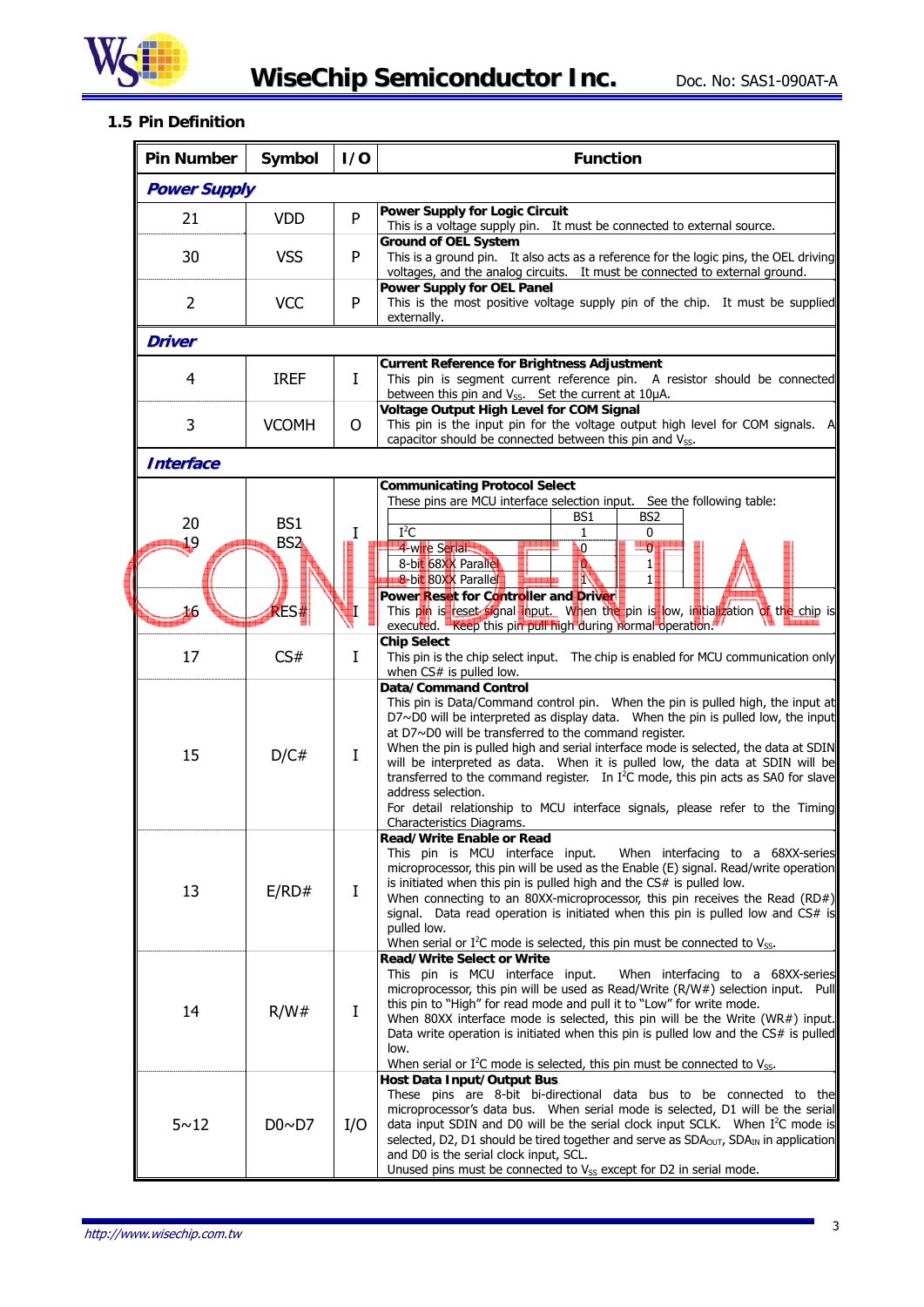

#### **1.5 Pin Definition (Continued)**

| <b>Pin Number</b> | Symbol       | 170                      | <b>Function</b>                                                                                                                                                                                             |
|-------------------|--------------|--------------------------|-------------------------------------------------------------------------------------------------------------------------------------------------------------------------------------------------------------|
| <b>Reserve</b>    |              |                          |                                                                                                                                                                                                             |
| $18, 22 \sim 29$  | N.C.         | $\overline{\phantom{0}}$ | <b>Reserved Pin</b><br>The N.C. pins between function pins are reserved for compatible and flexible<br>design.                                                                                              |
| 1, 31             | $N.C.$ (GND) |                          | <b>Reserved Pin (Supporting Pin)</b><br>The supporting pins can reduce the influences from stresses on the function pins.<br>These pins must be connected to external ground as the ESD protection circuit. |

# CONFIDENTIAL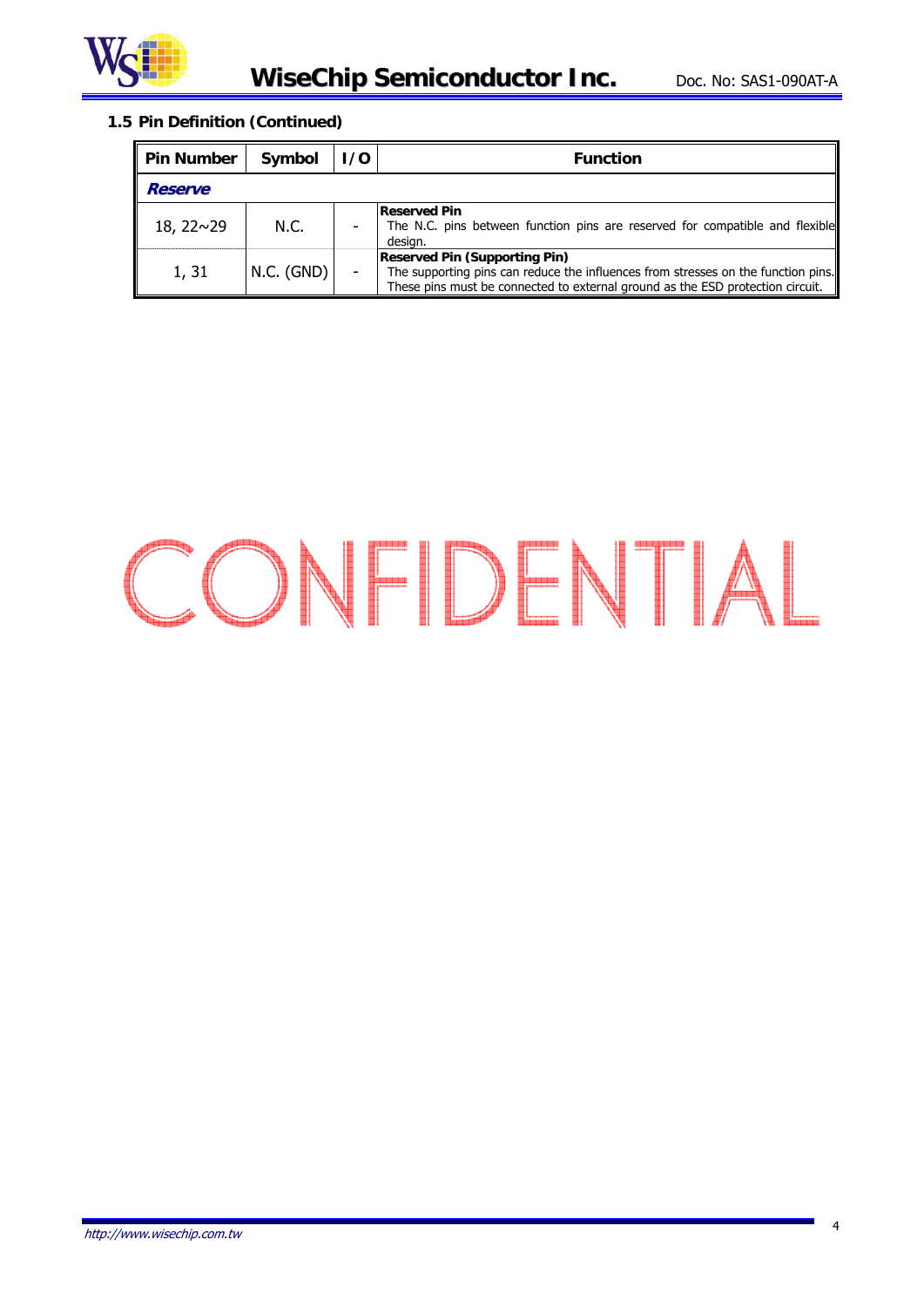

**1.6 Block Diagram** 



MCU Interface Selection: BS1 and BS2 Pins connected to MCU interface: D7~D0, E/RD#, R/W#, D/C#, RES#, and CS#

- C1, C3: 0.1μF
- $4.7 \mu F$
- C4: 10μF
- C5: 4.7μF / 25V Tantalum Capacitor
- R1: 910k $\Omega$ , R1 = (Voltage at IREF BGGND) / IREF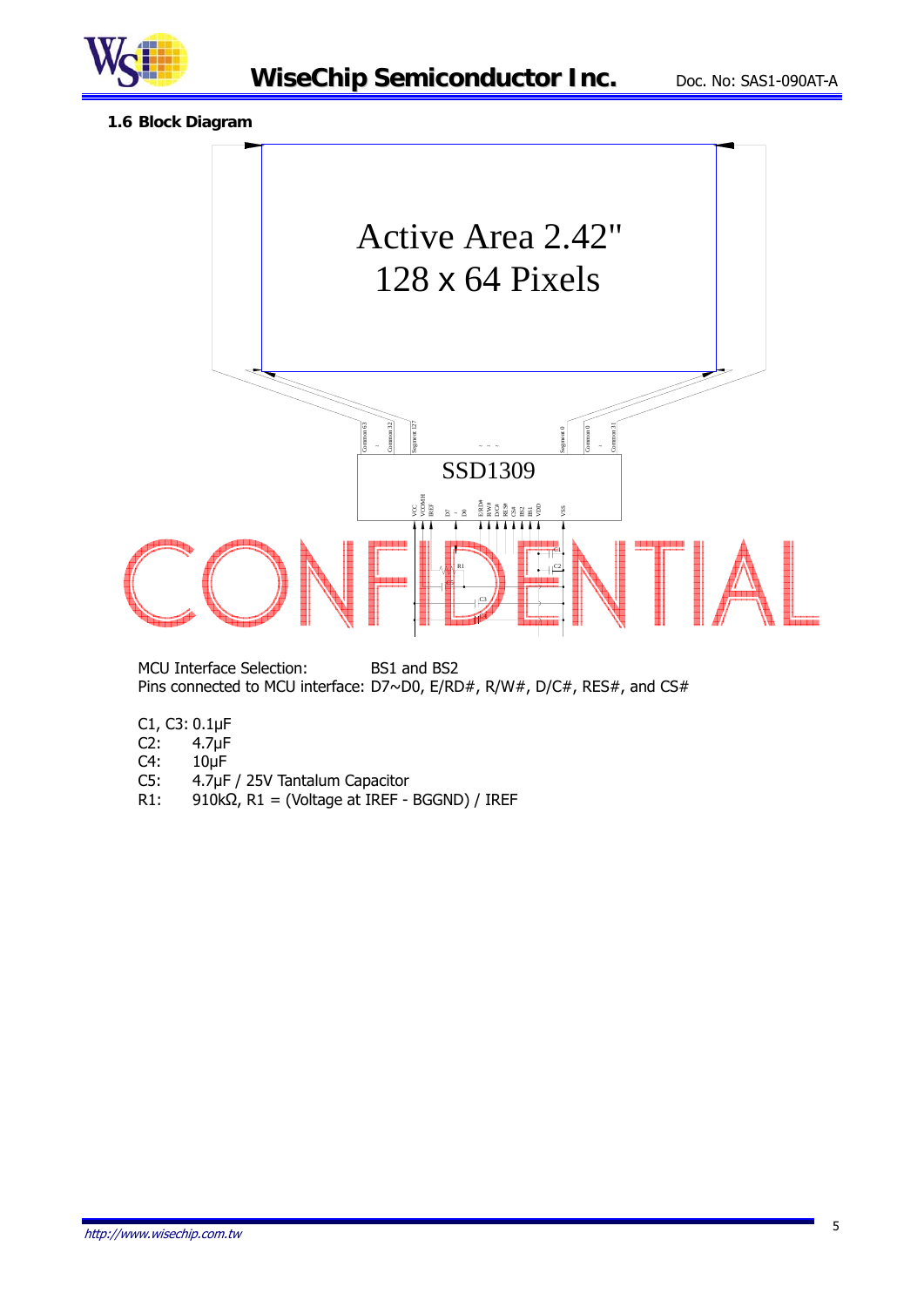

#### **2. Absolute Maximum Ratings**

| Parameter                         | Symbol                      | Min    | Max | Unit      | <b>Notes</b> |
|-----------------------------------|-----------------------------|--------|-----|-----------|--------------|
| Supply Voltage for Logic          | $V_{DD}$                    | $-0.3$ |     |           | 1, 2         |
| Supply Voltage for Display        | $V_{CC}$                    |        | 15  |           | 1, 2         |
| <b>Operating Temperature</b>      | l op.                       | -40    | 70  | $\circ$ C | 3            |
| Storage Temperature               | $\mathsf{T}_{\mathsf{STG}}$ | -40    | 85  | ∘∩        | 3            |
| Life Time (80 cd/m <sup>2</sup> ) |                             | 30,000 |     | hour      |              |
| Life Time $(60 \text{ cd/m}^2)$   |                             | 50,000 |     | hour      |              |

Note 1: All the above voltages are on the basis of " $V_{SS} = 0V$ ".

- Note 2: When this module is used beyond the above absolute maximum ratings, permanent breakage of the module may occur. Also, for normal operations, it is desirable to use this module under the conditions according to Section 3. "Optics & Electrical Characteristics". If this module is used beyond these conditions, malfunctioning of the module can occur and the reliability of the module may deteriorate.
- Note 3: The defined temperature ranges do not include the polarizer. The maximum withstood temperature of the polarizer should be 80°C.
- Note 4:  $V_{CC}$  = 13.0V, T<sub>a</sub> = 25°C, 50% Checkerboard.

Software configuration follows Section 4.4 Initialization. End of lifetime is specified as 50% of initial brightness reached. The average operating lifetime at room temperature is estimated by the accelerated operation at high temperature conditions.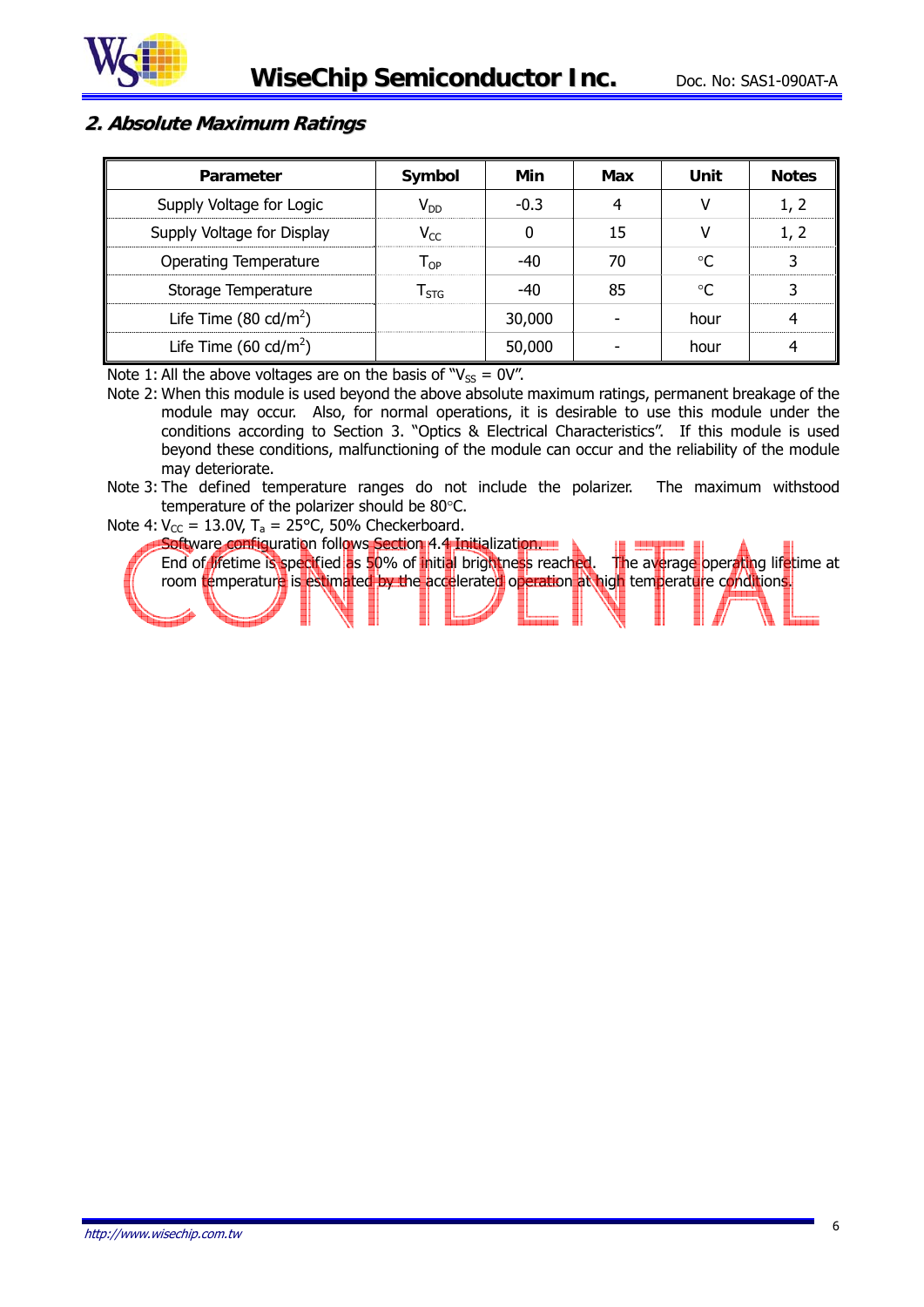

#### **3. Optics & Electrical Characteristics**

#### **3.1 Optics Characteristics**

| <b>Characteristics</b> | Symbol       | <b>Conditions</b> | Min          | Тур          | Max          | Unit            |
|------------------------|--------------|-------------------|--------------|--------------|--------------|-----------------|
| <b>Brightness</b>      | $L_{\rm br}$ | Note 5            | 60           | 80           |              | $\text{cd/m}^2$ |
| C.I.E. (White)         | 'x)          | C.I.E. 1931       | 0.25<br>0.27 | 0.29<br>0.31 | 0.33<br>0.35 |                 |
| Dark Room Contrast     | CR           |                   |              | >10,000:1    |              |                 |
| Viewing Angle          |              |                   |              | Free         |              | degree          |

\* Optical measurement taken at  $V_{DD} = 2.8V$ ,  $V_{CC} = 13.0V$ . Software configuration follows Section 4.4 Initialization.

#### **3.2 DC Characteristics**

| <b>Characteristics</b>                 | Symbol          | <b>Conditions</b>                                          | Min  | <b>Typ</b> | <b>Max</b>           | Unit |
|----------------------------------------|-----------------|------------------------------------------------------------|------|------------|----------------------|------|
| Supply Voltage for Logic               | $V_{DD}$        |                                                            | 1.65 | 2.8        | 3.3                  | v    |
| Supply Voltage for Display             | $V_{CC}$        | Note 5                                                     | 12.5 | 13.0       | 13.5                 | v    |
| <b>High Level Input</b>                | $J_{\rm{H}}$    | $I_{\text{OUT}}$ = 100µA, 3.3MHz 0.8×V <sub>DD</sub>       |      |            | V <sub>op</sub>      | v    |
| Low Level Input                        | $V_{\rm IL}$    | $100\mu$ A, $3.3$ MHz<br>$I_{\text{OUT}}$                  | N)   |            | $0.2 \times V_{DD}$  | v    |
| <b>High Level Output</b>               | Ѵфн             | $I_{\text{OUT}}$ + 1000A, 3.3MHz $0.9\times V_{\text{DD}}$ |      |            | /<br>N <sub>dd</sub> |      |
| Low Level Output                       | $V_{OL}$        | $I_{\text{OUT}} = 100 \mu A$ , 3.3MHz                      | 0    |            | $0.1 \times V_{DD}$  | v    |
| Operating Current for V <sub>DD</sub>  | $I_{DD}$        |                                                            |      | 180        | 300                  | μA   |
|                                        |                 | Note 6                                                     |      | 18.5       | 23.1                 | mA   |
| Operating Current for $V_{CC}$         | $I_{CC}$        | Note 7                                                     |      | 27.1       | 33.9                 | mA   |
|                                        |                 | Note 8                                                     |      | 42.3       | 52.9                 | mA   |
| Sleep Mode Current for V <sub>DD</sub> | $I_{DD, SLEEP}$ |                                                            |      | 1          | 5                    | μA   |
| Sleep Mode Current for $V_{cc}$        | $I_{CC, SLEEP}$ |                                                            |      | 2          | 10                   | μA   |

Note 5: Brightness ( $L_{br}$ ) and Supply Voltage for Display ( $V_{CC}$ ) are subject to the change of the panel characteristics and the customer's request.

Note 6:  $V_{DD} = 2.8V$ ,  $V_{CC} = 13.0V$ , 30% Display Area Turn on.

Note 7:  $V_{DD} = 2.8V$ ,  $V_{CC} = 13.0V$ , 50% Display Area Turn on.

Note 8:  $V_{DD} = 2.8V$ ,  $V_{CC} = 13.0V$ , 100% Display Area Turn on.

\* Software configuration follows Section 4.4 Initialization.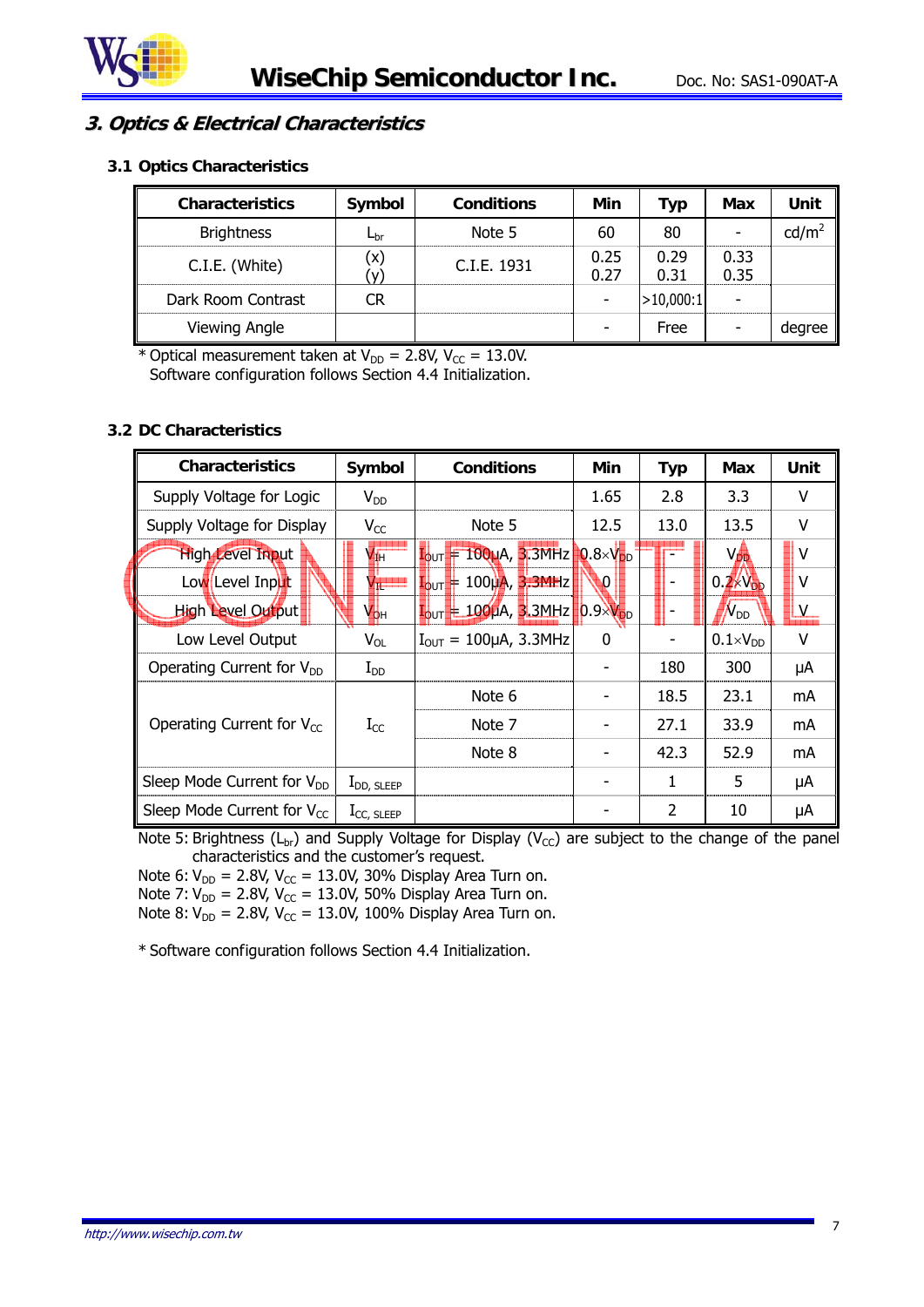

#### **3.3 AC Characteristics**

3.3.1 68XX-Series MPU Parallel Interface Timing Characteristics:

| Symbol             | <b>Description</b>                   | Min      | Max  | Unit           |
|--------------------|--------------------------------------|----------|------|----------------|
| $t_{\text{cycle}}$ | Clock Cycle Time                     | 300      |      | ns             |
| $t_{AS}$           | <b>Address Setup Time</b>            | 20       |      | ns             |
| $t_{AH}$           | <b>Address Hold Time</b>             | $\Omega$ |      | ns             |
| $t_{DW}$           | Data Write Time                      | 80       |      | ns             |
| $t_{DSW}$          | Write Data Setup Time                | 40       |      | ns             |
| $t_{DHW}$          | Write Data Hold Time                 | 20       |      | ns             |
| $t_{\text{DHR}}$   | lRead Data Hold Time                 | 20       |      | ns             |
| $t_{OH}$           | Output Disable Time                  |          | 70   | ns             |
| $t_{ACC}$          | <b>Access Time</b>                   |          | 140  | ns             |
|                    | Chip Select Low Pulse Width (Read)   | 120      |      |                |
| $PW_{CSL}$         | Chip Select Low Pulse width (Write)  | 60       |      | ns             |
|                    | Chip Select High Pulse Width (Read)  | 60       |      |                |
| PW <sub>CSH</sub>  | Chip Select High Pulse Width (Write) | 60       |      | ns             |
| t <sub>R</sub>     | Rise Time                            |          | 40 \ | ns             |
|                    | <b>Fall Time</b>                     |          | 40   | $H_{\rm{eff}}$ |

\* ( $V_{DD}$  -  $V_{SS}$  = 1.65V to 3.3V, T<sub>a</sub> = 25°C)

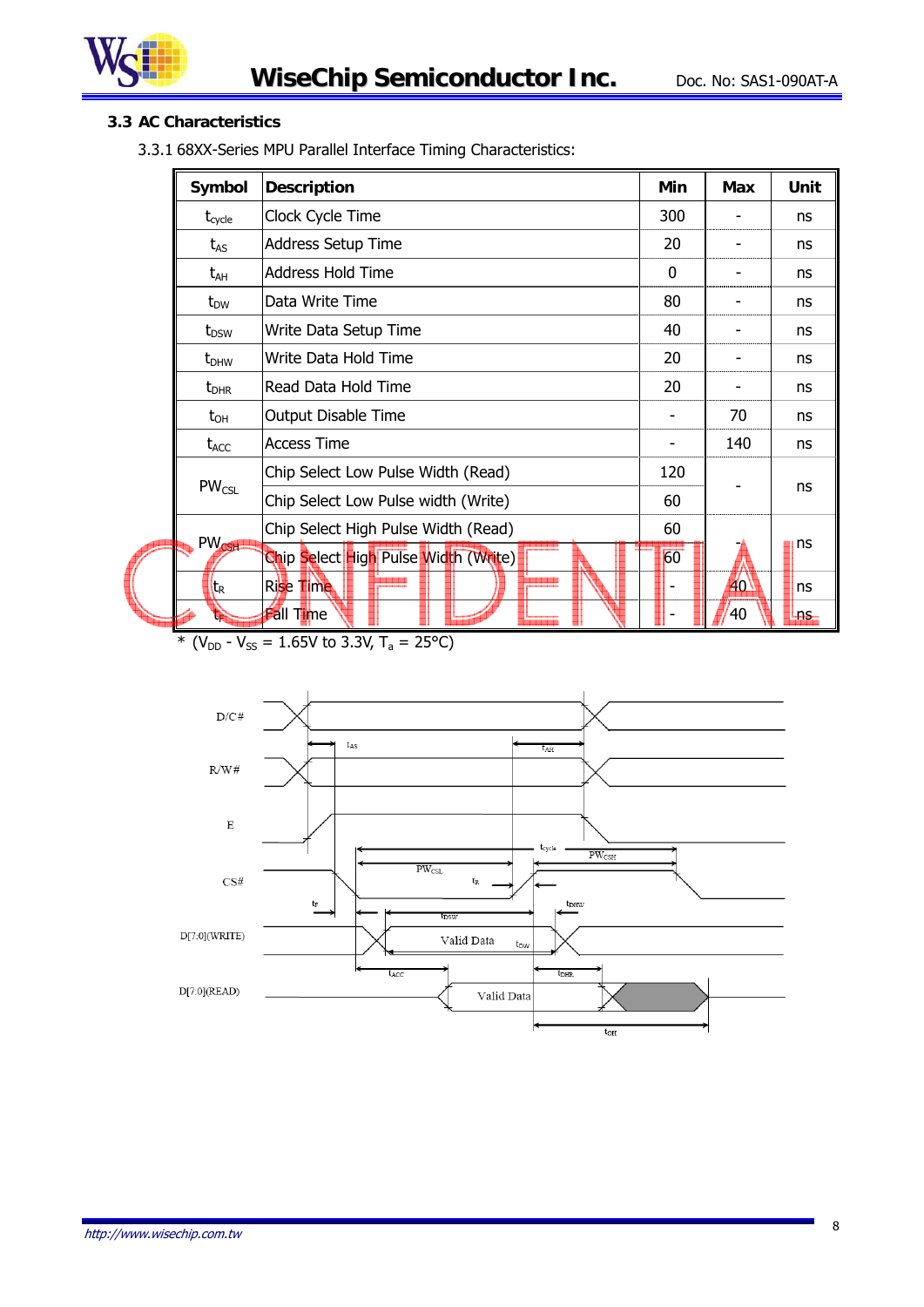

| Symbol             | <b>Description</b>                   | Min            | <b>Max</b> | Unit      |
|--------------------|--------------------------------------|----------------|------------|-----------|
| $t_{\text{cycle}}$ | Clock Cycle Time                     | 300            |            | ns        |
| $t_{AS}$           | Address Setup Time                   | 20             |            | <b>ns</b> |
| $t_{AH}$           | <b>Address Hold Time</b>             | 0              |            | <b>ns</b> |
| $t_{DW}$           | Data Write Time                      | 70             |            | ns        |
| $t_{DSW}$          | Write Data Setup Time                | 40             |            | <b>ns</b> |
| $t_{DHW}$          | Write Data Hold Time                 | 15             |            | <b>ns</b> |
| $t_{DHR}$          | Read Data Hold Time                  | 20             |            | ns        |
| $t_{OH}$           | Output Disable Time                  |                | 70         | <b>ns</b> |
| $t_{ACC}$          | <b>Access Time</b>                   |                | 140        | ns        |
| t <sub>pwlr</sub>  | Read Low Time                        | 120            |            | ns        |
| t <sub>pwLw</sub>  | <b>Write Low Time</b>                | 60             |            | <b>ns</b> |
| t <sub>pwHR</sub>  | Read High Time                       | 60             |            | <b>ns</b> |
| t <sub>pwHw</sub>  | Write High Time                      | 60             |            | <b>ns</b> |
| tes                | Chip Select Setup Time               | $\overline{0}$ |            | ns        |
| <b>I</b> CSH       | Chip Select Hold Time to Read Signal | 0              | L          | <b>ns</b> |
| tche               | Chip Select Hold Time                | 20             |            | $H =$     |
| $t_{R}$            | <b>Rise Time</b>                     |                | 40         | <b>ns</b> |
| $t_F$              | <b>Fall Time</b>                     |                | 40         | <b>ns</b> |

3.3.2 80XX-Series MPU Parallel Interface Timing Characteristics:





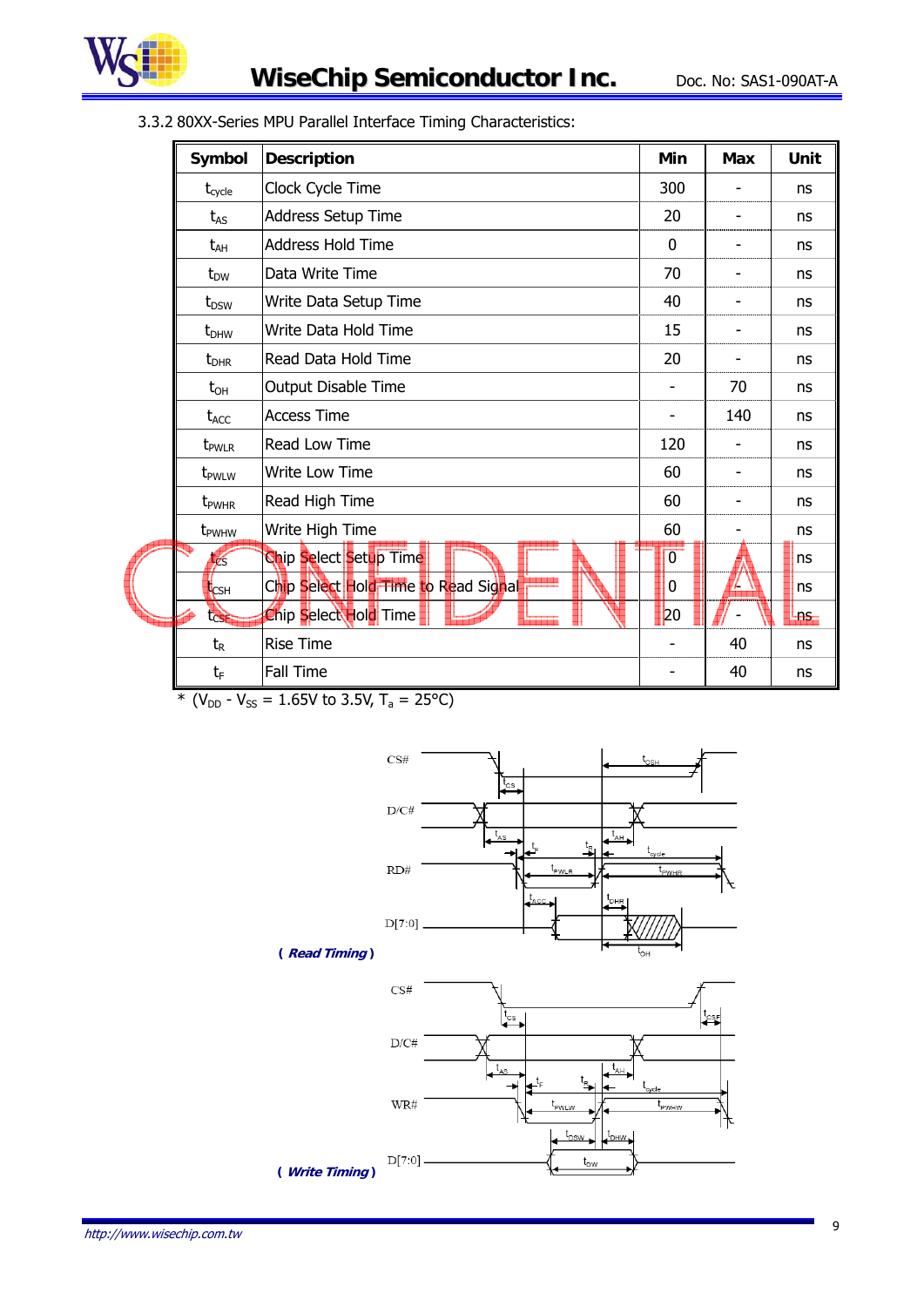

3.3.3 Serial Interface Timing Characteristics:

| Symbol             | <b>Description</b>        | Min | Max | Unit |
|--------------------|---------------------------|-----|-----|------|
| $t_{\text{cycle}}$ | Clock Cycle Time          | 100 |     | ns   |
| $t_{AS}$           | <b>Address Setup Time</b> | 15  | -   | ns   |
| $t_{AH}$           | <b>Address Hold Time</b>  | 15  |     | ns   |
| $t_{\text{CSS}}$   | Chip Select Setup Time    | 20  |     | ns   |
| $t_{\text{CSH}}$   | Chip Select Hold Time     | 50  |     | ns   |
| $t_{DW}$           | Data Write Time           | 55  |     | ns   |
| $t_{DSW}$          | Write Data Setup Time     | 15  |     | ns   |
| $t_{DHW}$          | Write Data Hold Time      | 15  |     | ns   |
| $t_{CLKL}$         | Clock Low Time            | 50  |     | ns   |
| $t_{CLKH}$         | Clock High Time           | 50  |     | ns   |
| $t_{R}$            | <b>Rise Time</b>          |     | 40  | ns   |
| $t_F$              | Fall Time                 |     | 40  | ns   |



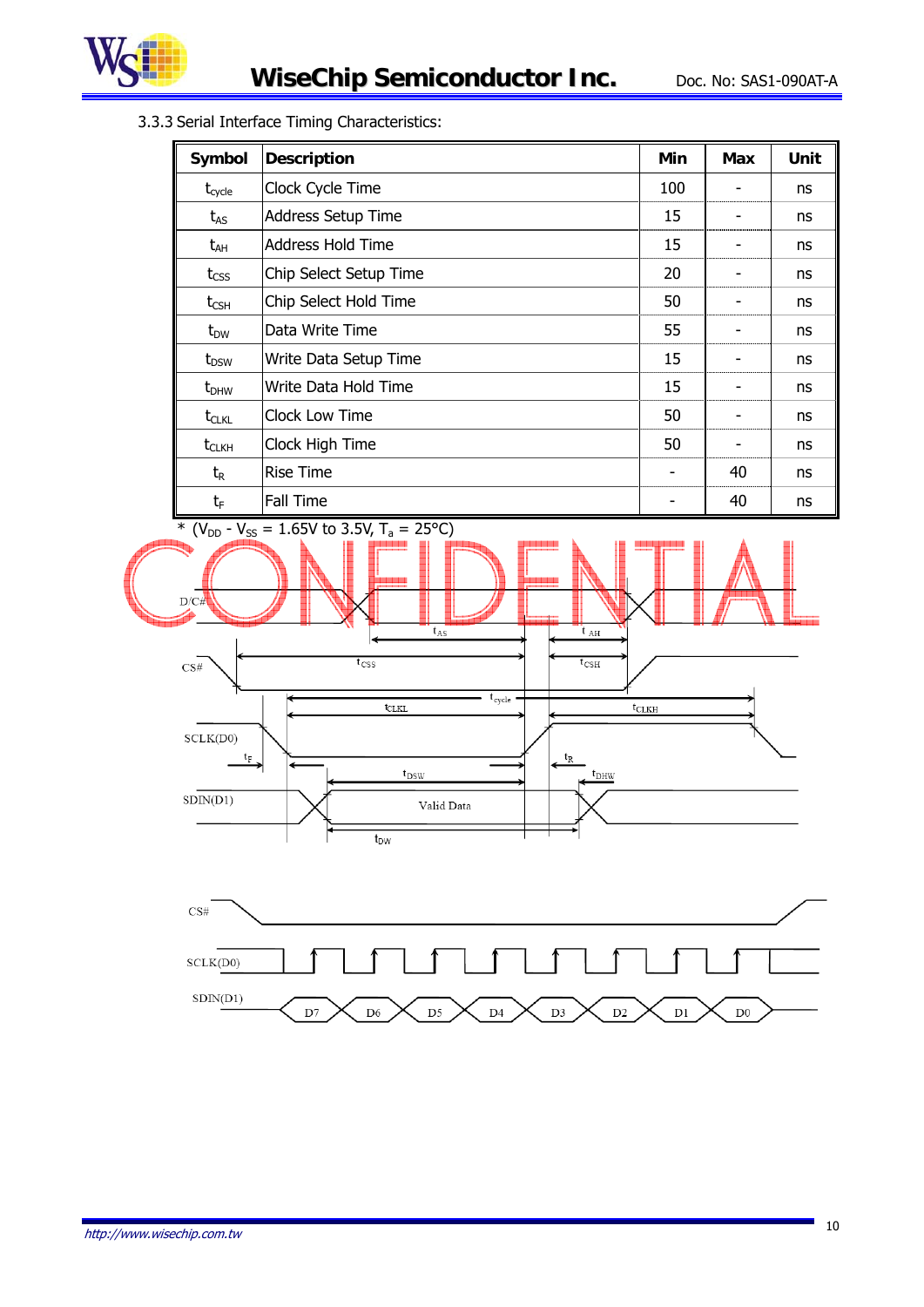

3.3.4  $I<sup>2</sup>C$  Interface Timing Characteristics:

| Symbol                           | <b>Description</b>                                                                  | Min | Max | Unit |
|----------------------------------|-------------------------------------------------------------------------------------|-----|-----|------|
| $t_{\text{cycle}}$               | Clock Cycle Time                                                                    | 2.5 |     | μs   |
| <b><i>LHSTART</i></b>            | Start Condition Hold Time                                                           | 0.6 |     | μs   |
|                                  | Data Hold Time (for "SDA <sub>OUT</sub> " Pin)                                      | 0   |     |      |
| $t_{HD}$                         | Data Hold Time (for "SDA <sub>IN</sub> " Pin)                                       | 300 |     | ns   |
| $t_{SD}$                         | Data Setup Time                                                                     | 100 |     | ns   |
| <b><i>L<sub>SSTART</sub></i></b> | <b>Start Condition Setup Time</b><br>(Only relevant for a repeated Start condition) | 0.6 |     | μs   |
| $t_{SSTOP}$                      | <b>Stop Condition Setup Time</b>                                                    | 0.6 |     | μs   |
| $t_{\mathsf{R}}$                 | Rise Time for Data and Clock Pin                                                    |     | 300 | ns   |
| tF                               | Fall Time for Data and Clock Pin                                                    |     | 300 | ns   |
| $t_{\rm IDLE}$                   | Idle Time before a New Transmission can Start                                       | 1.3 |     | μs   |

\* ( $V_{DD}$  -  $V_{SS}$  = 1.65V to 3.5V, T<sub>a</sub> = 25°C)